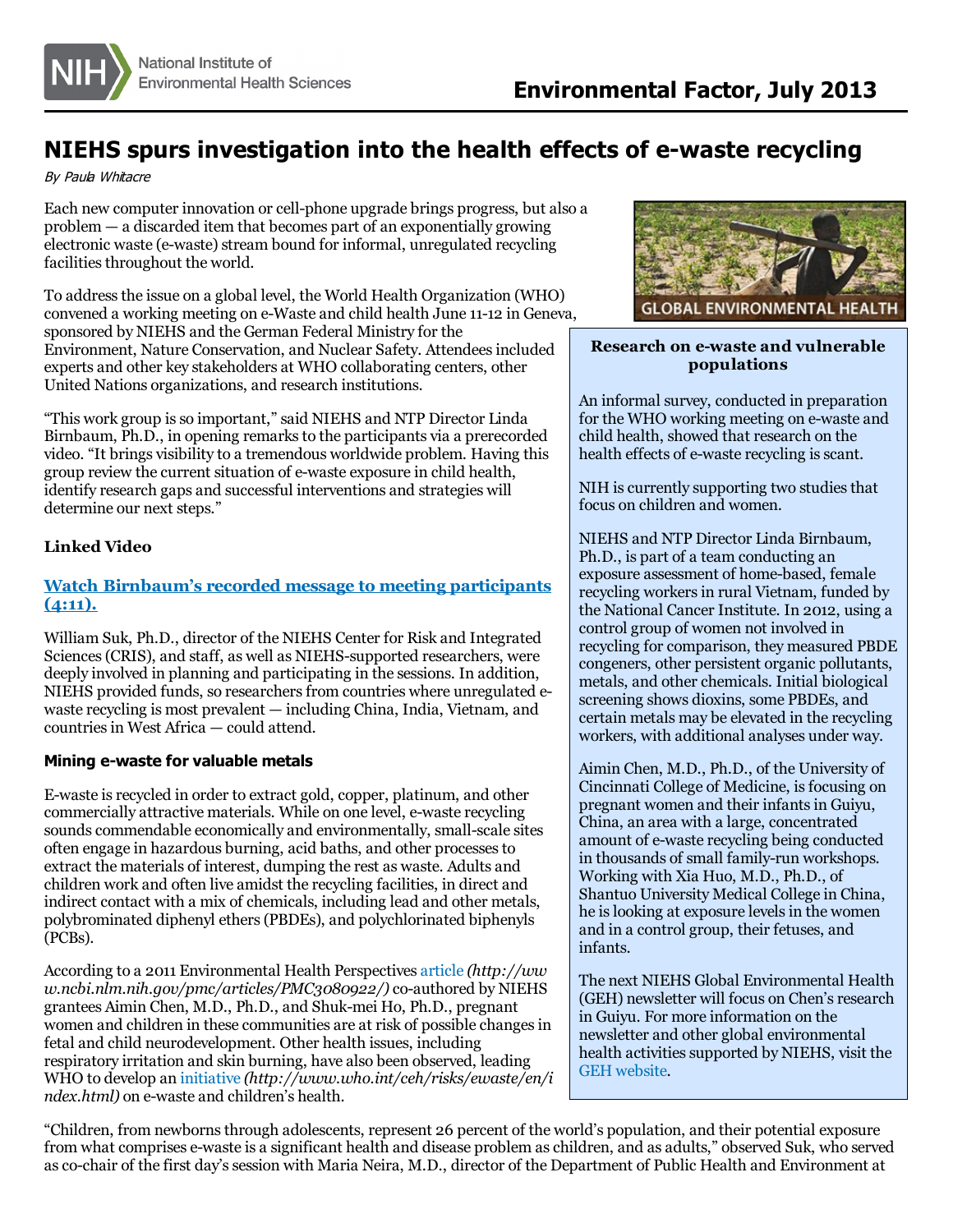WHO. "This meeting was very important for bringing scientists from diverse disciplines."

## **Moving the conversation forward**

To review current knowledge and consider next steps, the approximately 30 participants divided into three groups to discuss exposures, health effects, and interventions. Later, the groups rejoined in a plenary, to recommend areas for research and consider future policies and interventions. According to NIEHS Health Specialist Michelle Heacock, Ph.D., of CRIS, the group agreed that more research is needed to better understand the impact of multiple exposuresin an individual.

Next stepsinclude creation of a network of researchers willing to share data and disseminate findings, dedicated sessions on children and e-waste at two major upcoming WHO meetings, and development of a training module for health care practitioners. Publicationscoming out of the workshop will include a comprehensive review of e-waste and child health, a collaborative paper by the entire workgroup, and an NIEHS-authored white paper describing the discussions and recommendations asthey relate to the mission of the Institute.

*Citation:* Chen A, [Dietrich](http://www.ncbi.nlm.nih.gov/pubmed/21081302) KN, Huo X, Ho SM. *(http://www.ncbi.nlm.nih.gov/pubmed/21081302)* 2011. Developmental neurotoxicantsin e-waste: an emerging health concern. Environ Health Perspect 119(4):431-438.

(Paula Whitacre is a contract writer with the NIEHS office in Bethesda, Md.)



*Birnbaum cited new restrictions on travel by federal employees when she limited the size ofthe NIEHS delegation. (Photo courtesy of Steve McCaw)*



*Heacock said she was moved by the individual narratives of people who lived and worked in the developing countries where e-waste is an increasing problem. (Photo courtesy of Steve McCaw)*



 $Suk$  *also directs the NIEHS Superfund Research Program, which has a long history of global health collaboration. (Photo courtesy of Steve McCaw)*



*The Environmental Factor featured Chen's e-waste research in a January 2011 [story](/news/newsletter/2011/january/science-review.cfm) . (Photo courtesy of Steve McCaw)*